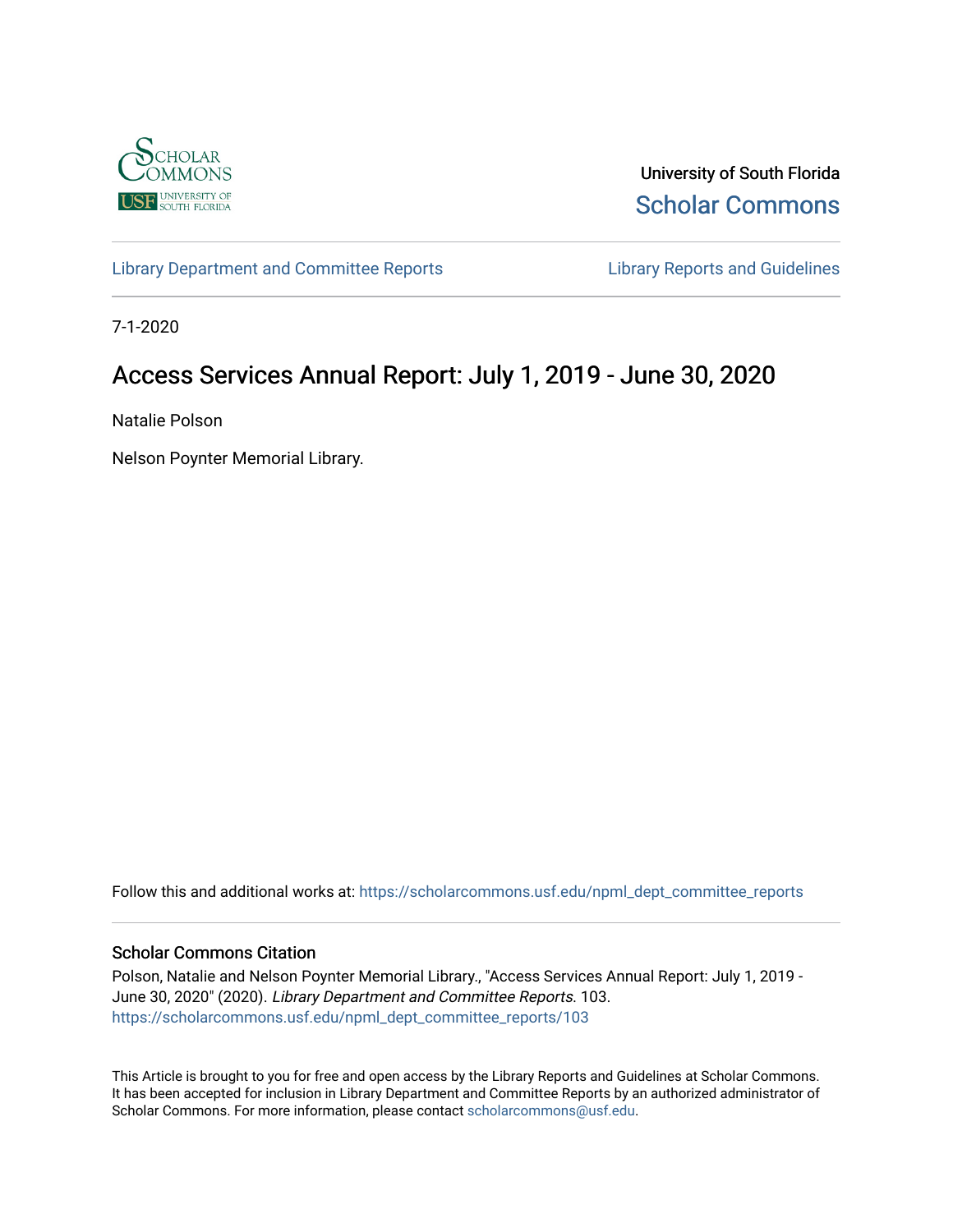# Access Services Department Annual Report

Nelson Poynter Memorial Library University of South Florida St. Petersburg

July 1, 2019 – June 30, 2020

Compiled by Natalie Polson July 2020



**UNIVERSITY of SOUTH FLORIDA ST. PETERSBURG**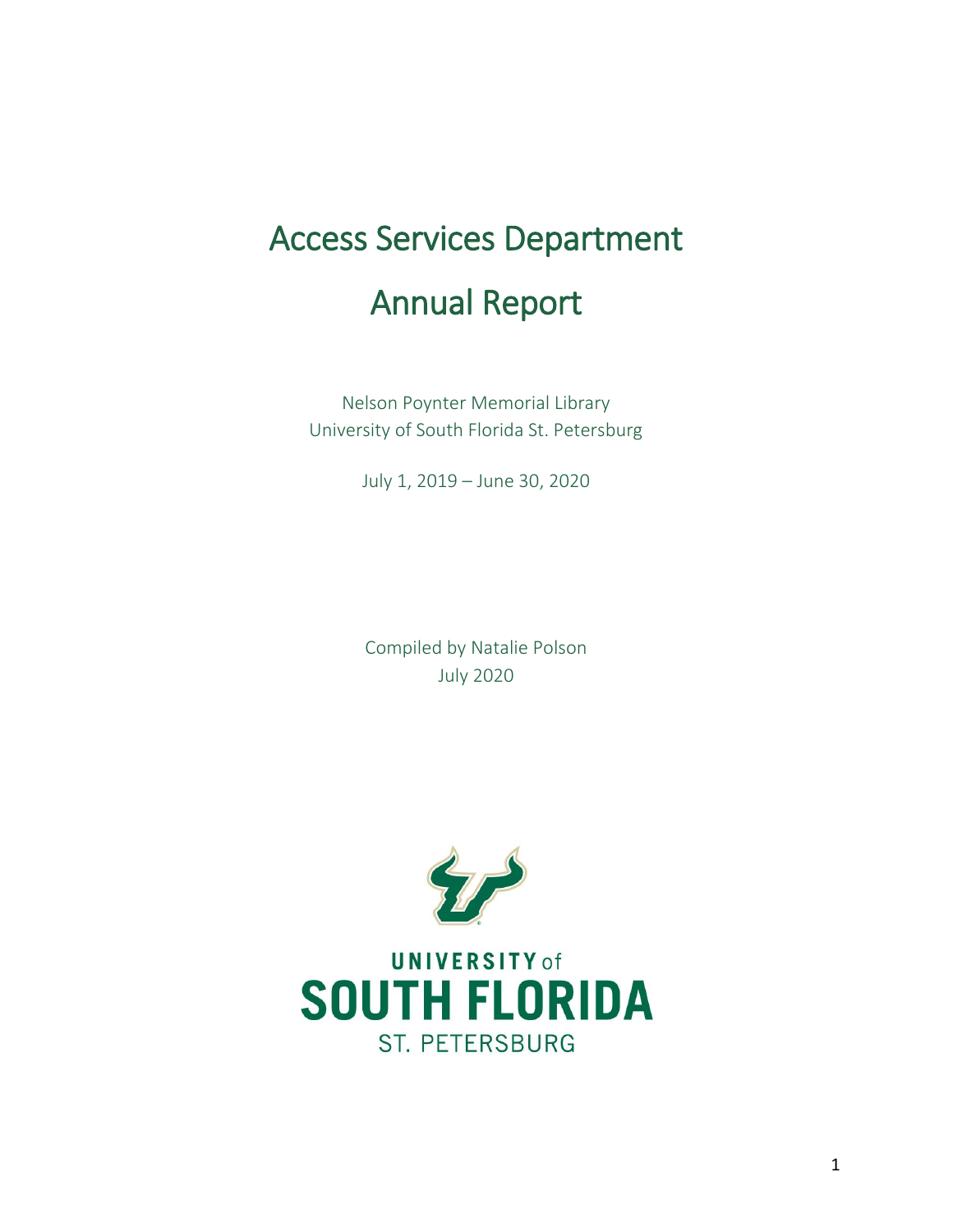|                                                             | 2019/20   | 2018/19       | 2017/18       | 2016/17       | 2015/16       | 1 Yr.<br>Change | 5 Yr.<br>Change |
|-------------------------------------------------------------|-----------|---------------|---------------|---------------|---------------|-----------------|-----------------|
| <b>Door Count</b>                                           | 143,112   | 206,761       | 220,306       | 187,381       | 162,802       | $-30.8%$        | $-12%$          |
| <b>Total Reserve Checkouts</b>                              | 16,248    | 29,776        | 28,591        | 23,153        | 19,167        | -45%            | $-15%$          |
| <b>Self-Check Transactions</b>                              | 390       | 746           | 756           | 691           | 725           | -47%            | $-46%$          |
| <b>Total Circulating Items</b>                              | 26,407    | 44,723        | 42,618        | 39,210        | 36,592        | $-41%$          | $-28%$          |
| <b>Interlibrary Loan Total</b><br><b>Borrowing Requests</b> | 1,112     | 1,429         | 1,863         | 1,756         | 2,349         | $-22%$          | $-53%$          |
| <b>Average ILL Borrowing</b><br><b>Delivery Time</b>        | 6.9 days  | 8.7 days      | 7.4 days      | 5.5 days      | 6.4 days      | $-20%$          | 7.8%            |
| <b>Inter library Loan Total</b><br><b>Lending Requests</b>  | 2,858     | 4,032         | 3,776         | 3,866         | 3,875         | $-29%$          | $-26%$          |
| <b>Average ILL Lending Delivery</b><br>Time                 | 24.4 hrs. | 20.26<br>hrs. | 10.61<br>hrs. | 16.16<br>hrs. | 15.63<br>hrs. | 20%             | 56%             |
| <b>Total In-person Service Desk</b><br><b>Questions</b>     | 4,697     | 5,530         | 6,046         | 7,040         | 6,445         | $-15%$          | $-27%$          |

Access Services Statistical Snapshot:

\*Department stats affected by COVID building closure, starting 03/17

# Department Overview:

Comprised of the Circulation, Reserves, Stacks Maintenance, and Interlibrary Loan units of the Nelson Poynter Memorial Library, the Access Services Department is primarily responsible for the smooth flow of library materials to borrowers. The department consists of 6 employees: Natalie Polson, the Head of Access Services, along with 5 Library Specialists. During the 2019/20 year, the staff consisted of Cynthia Brown, Samuel Holloway, Zoghanno Richardson, Lexi Terry, and 2 part time OPS staff members. After a national search, Natalie Polson was hired to replace Virginia Champion who retired at the end of February. Prior to March  $17<sup>th</sup>$ , the department had 3 student employees, 2 Federal Work Study student employees, and 1 OPS student worker, working an average of 20 hours a week. For most of the year, OPS staff were Andrea McCray and Amber Thomas were part of the department but left for new opportunities and professional growth. In a combined full-time OPS position, Carolyn Kirch was hired and started working in the library on March 16<sup>th</sup>.

On March 17th, 2020, the state of Florida went into a shelter-in-place mode and the majority of the university transitioned to remote work in response to the global Coronavirus pandemic. The Access Services Department quickly transitioned as well. Most departmental staff moved to remote work, while Samuel and Carolyn continued to work as on-site personnel in the closed library to ensure continued access to library print collections (scanning and mailing) and to distribute laptops to students in need.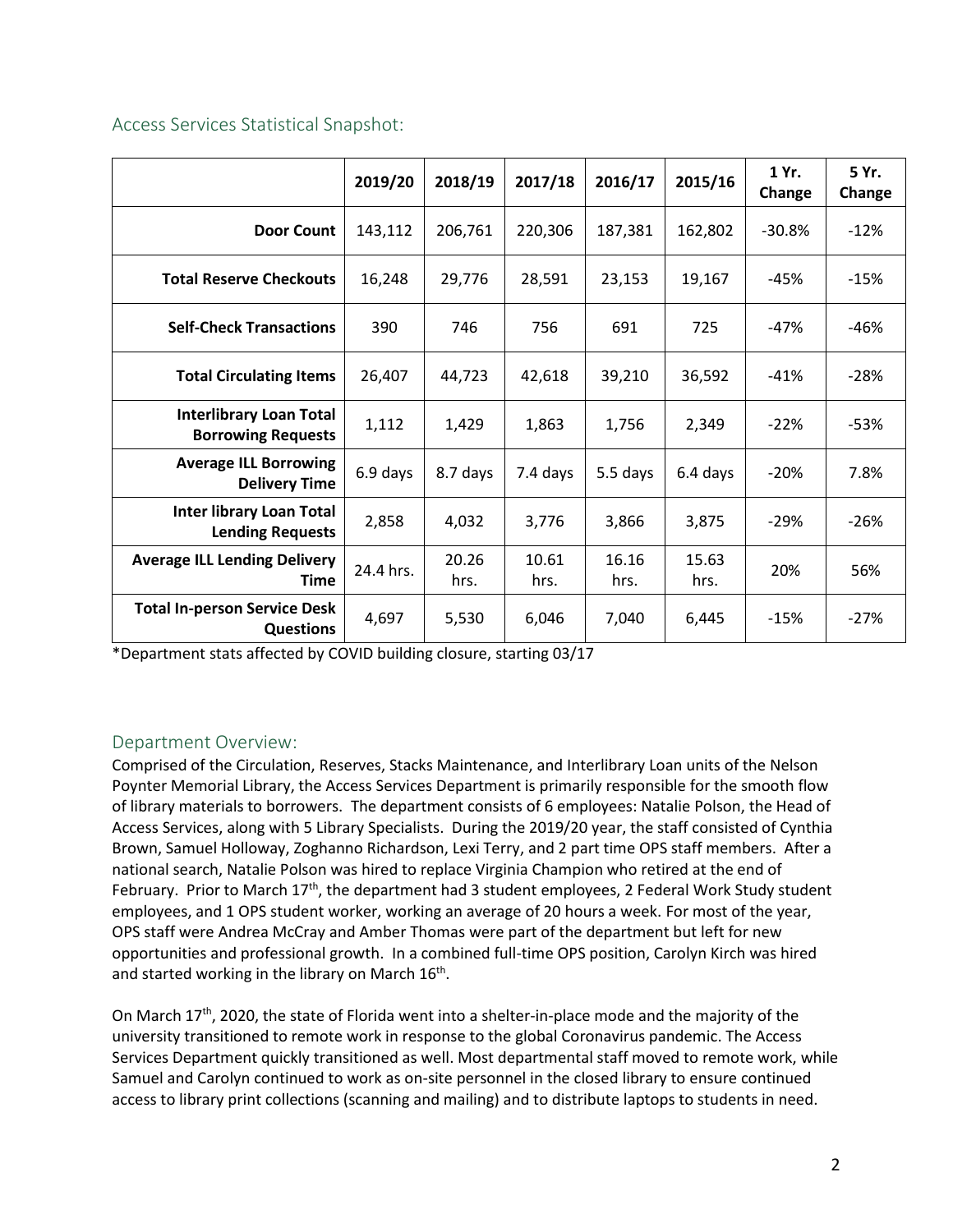# Significant Departmental Accomplishments:

Response to the Coronavirus and Remote Work

- Due to the COVID pandemic, Access Services maintained core services during the library building closure. To ensure health and safety of staff and patrons, the building was closed to the public from March 17<sup>th</sup>. Access Services department operated with reduced hours, 8am to 5pm, Monday thru Friday, and is staffed by Carolyn Kirch and Samuel Holloway on site. Cynthia Brown, Alexis Terry and Zoghanno Richardson provide additional support to maintain department activities while working remotely.
- Sanitization procedures were developed for cleaning shared staff workspaces and quarantining returned materials.
- Dedicated staff members remained nimble and flexible to changing Access Services procedures. New lending services were introduced to serve USF student and faculty work in their remote locations
- During COVID building closure, Zoghanno Richardson staffed virtual Student Technology Center helpdesk

Major library Circulation Collection Weeding Project

 In collaboration with the Research & Instruction and Collection Development & Tech Services departments, the Access Services Department assisted with the Weeding project. This involved pulling de-selected titles, scanning, packing and moving boxes to loading dock for outgoing shipment.

Renovations of Staff Access Services Space

- A thorough spring cleaning of the staff work areas was completed, with older, broken, and unused furniture and materials removed.
- The textbook reserves ranges were consolidated to open up additional workspace for increased spatial efficiency and staff social distancing
- The work space for the department was repainted, new glass walls were added to partition and socially distance staff workstations.

A Change in Leadership

- After working at the Nelson Poynter Memorial Library for close to 30 years, Virginia Champion, the long-time Head of the Access Services department retired in February 2020. Much work was done ahead of her retirement to ensure a smooth transition. We wish her a wonderful retirement and applaud Virginia for all of her thoughtful contributions to the department, the library, and the university.
- After a competitive national search, Natalie Polson, an internal candidate formerly from the Collection Development & Technical Services, was hired as the new Department Head. Natalie started in this role just 2 weeks before the university closed and all departmental work procedures had to be completely rethought for remote operations, to ensure the safety of departmental staff, while continuing to support the instruction and research of USF St. Petersburg students and faculty alike.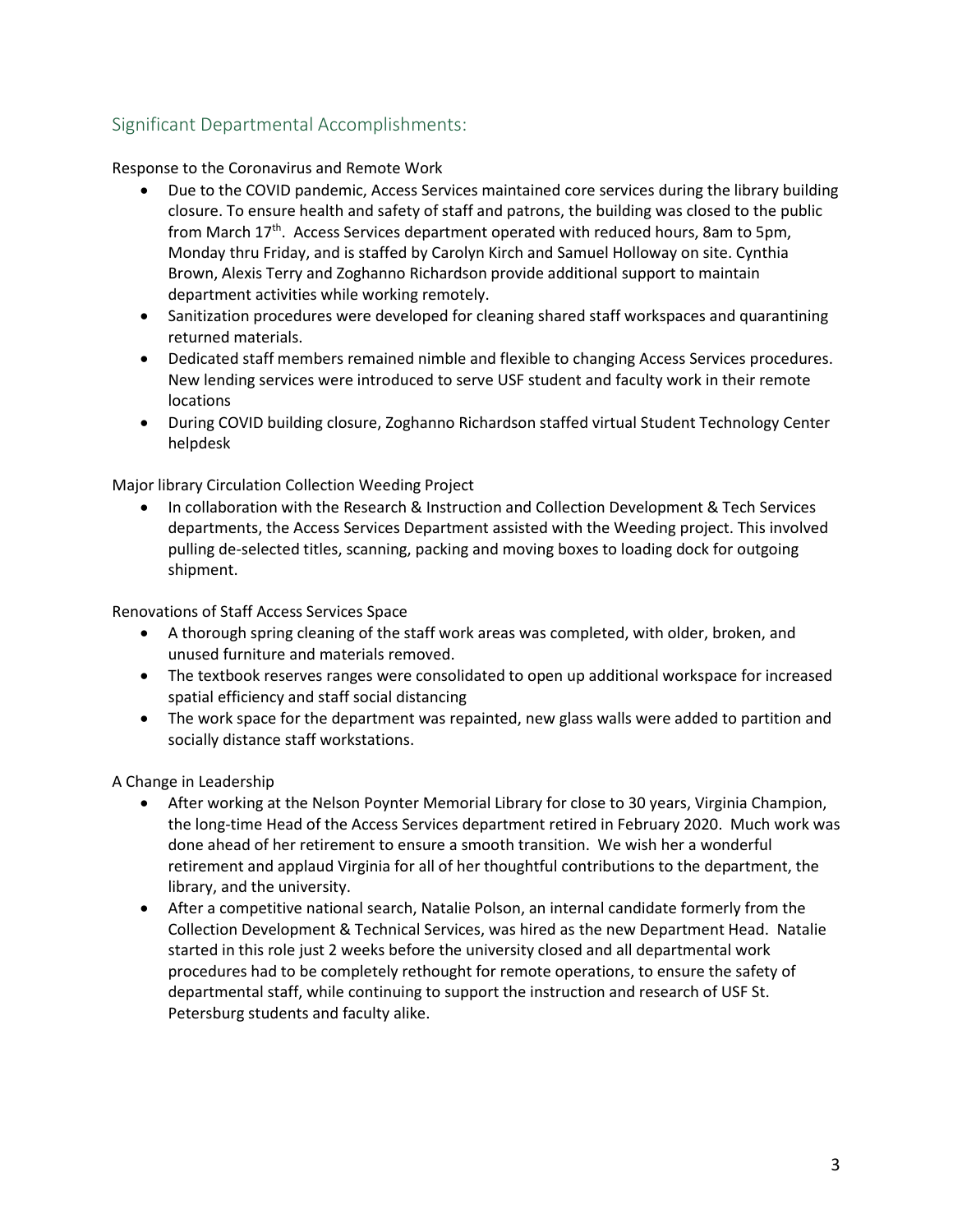# Circulation:

|                                      | 2019/20 | 2018/19 | 2017/18 | 2016/17 | 2015/16 | 1 year<br>change | 5 year<br>change |
|--------------------------------------|---------|---------|---------|---------|---------|------------------|------------------|
| <b>Door</b><br>count                 | 143,112 | 206,761 | 220,306 | 187,381 | 162,802 | $-30.8%$         | $-12%$           |
| Total<br>circulating<br>items        | 26,407  | 44,723  | 42,618  | 39,210  | 36,592  | $-41%$           | $-28%$           |
| <b>Reserve</b><br><b>Circulation</b> | 16,248  | 29,776  | 28,591  | 23,153  | 19,167  | -45%             | $-15%$           |

#### **Circulation in Response to Coronavirus**

- A global change in due dates initially to the end of the summer semester, was made to all outstanding materials borrowed from the collection
- Returned materials were quarantined for 24 hours before further handling by staff wearing PPE equipment
- The USF St. Petersburg Student Government purchased 100 laptops for students without computers in order to complete their Spring courses. These laptops were given to the library to manage the lending process in collaboration with the Student Success Advocacy Group. Initially, lending priority went to students who were near graduation or those who were part of important cohorts for performance based metrics, but after these students' needs were met, the laptop program was expanded to other students in need. After the end of the Spring semester, laptops were redistributed to students taking summer courses.
- Additionally, the library purchased headphone/microphone sets to lend to students and support remote student learning
- A no-contact, laptop and headphone lending procedures were set up to ensure the safety of the library staff and USF St. Petersburg students. Students who did not reside in Pinellas were mailed their laptops via UPS Tracked delivery service.
- The department launched a Pull Service and collaborated with Systems to create an online intake form during building closure. Requests are routed to [USFSP-Circulation@usf.edu.](mailto:USFSP-Circulation@usf.edu) The service ensured patrons could continue to have access to print materials from Circulating Collections with options for pickup and mailing to residences
- Natalie worked with Berrie Watson, Head of Library Systems to migrate former library listserv to [USFSP-Circulaton@usf.edu](mailto:USFSP-Circulaton@usf.edu) and [USFSP-ILL@usf.edu.](mailto:USFSP-ILL@usf.edu) This enabled various Circulation staff to monitor patron inquiries while working remotely

# Reference Services:

During 2019/2020: Complex software questions were referred to the STC via the Systems and STC virtual chat. Due to the building closure, patron inquiries were funneled to the CIRC phone or and a newly created circulation group email account.

| <b>Questions</b>  | 2019/20 | 2018/19 | 2017/18 | 2016/17 | 2015/16 | 1 Yr.<br>Change | 5 Yr.<br>Change |
|-------------------|---------|---------|---------|---------|---------|-----------------|-----------------|
| General           | 3.514   | 4.164   | 4.585   | 4.282   | 3.693   | $-15%$          | -5%             |
| <b>Technology</b> | 1,183   | 1,366   | 1,461   | 1,571   | 1,625   | $-13%$          | $-27%$          |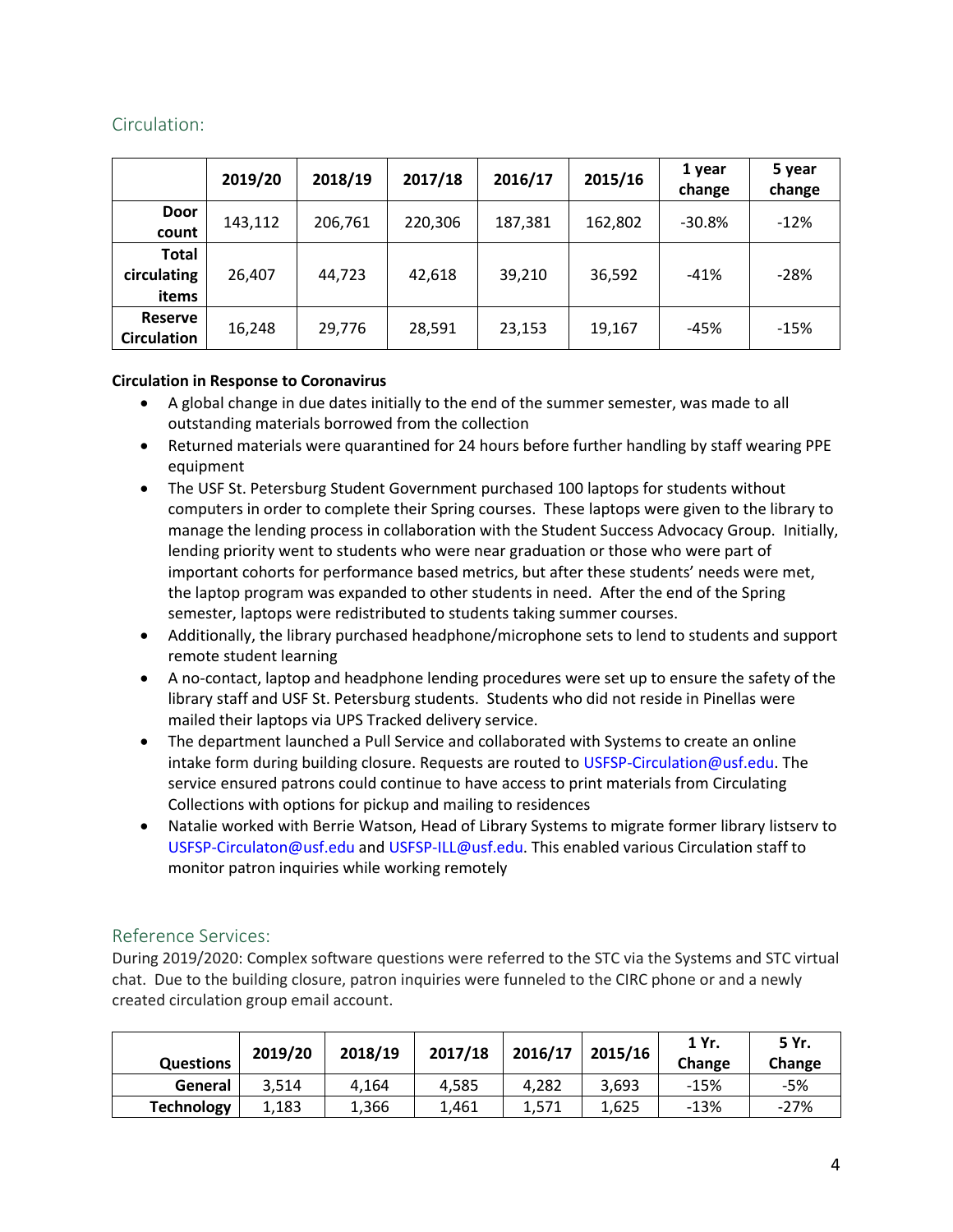Separate Categories include:

- **General/ Directional**: Basic library searches, referrals, supplies, hours, study rooms, library policies, etc.
- **Technical / Online**: General computing issues, printer/copier, local software; Canvas, google apps, email, portal login issues, etc.

|                                                                | 2019/20     | 2018/19     | 2017/18     | 2016/17     | 2015/16     |
|----------------------------------------------------------------|-------------|-------------|-------------|-------------|-------------|
| <b>Interlibrary Loan, Illiad, Borrowing</b><br><b>Requests</b> | 948         | 1,232       | 1490        | 1460        | 2101        |
| ILL, UBorrow, Borrowing Requests                               | 164         | 197         | 373         | 356         | 248         |
| <b>Interlibrary Loan Borrowing</b><br><b>Requests Total</b>    | 1,112       | 1,429       | 1,863       | 1,756       | 2,349       |
| <b>Fill Rate for USFSP Patrons</b>                             | 78%         | 89%         | 86%         | 91%         | 87%         |
| <b>Average Borrowing Turnaround</b>                            | $6.89$ days | 8.69 days   | 7.4 days    | $5.52$ days | $6.40$ days |
| ILL, Illiad Lending Requests                                   | 2,193       | 2,954       | 2,745       | 2,756       | 2,860       |
| ILL, UBorrow Lending Requests                                  | 665         | 1,078       | 1,031       | 1,110       | 1,015       |
| <b>ILL Total Lending Requests</b>                              | 2,858       | 4,032       | 3,776       | 3,866       | 3,875       |
| <b>Fill Rate for USFSP Items</b>                               | 56%         | 57%         | 70%         | 73%         | 74.5%       |
| <b>Average Lending Turnaround</b>                              | 24 hours    | 20.26 hours | 10.61 hours | 16.16 hours | 15.63 hours |

## Interlibrary Loan:

Interlibrary Loan Definition of Terms

Fill Rate: The percentages of materials that are provided out of the total number of interlibrary loan requests received (both borrowers and lenders)

Turnaround: The amount of time from the receipt of the request until the request has been resolved. For borrowing this could be the receipt or cancellation of the ILL request, for lending it could be the shipping or cancellation of the ILL request.

#### **ILL Response to the Coronavirus**:

ILL statistics during March  $17<sup>th</sup>$  to June 30<sup>th</sup> were impacted by COVID pandemic. Only local lending / borrowing services within the USF system continued, while Uborrow requests were turned off in the Mango catalog. Tampa Bay Library Consortium (TBLC) suspended Florida Library Network Statewide Ground Delivery between FL universities and FL colleges. Immediately, when the closure happened and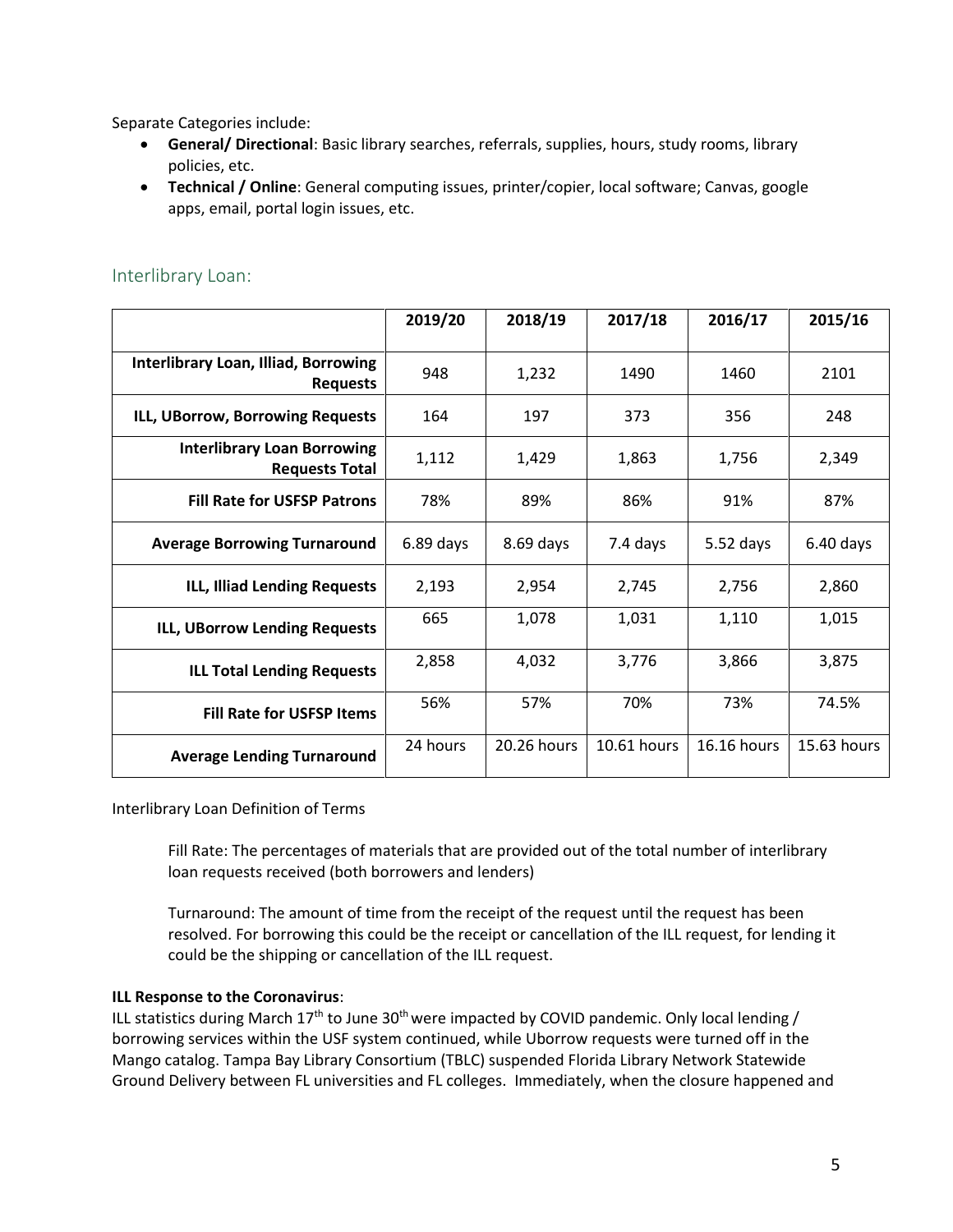these services were suspended, 55 borrowing ILL requests and 8 lending ILL requests were cancelled. After this, new requests for external USF borrowing or lending, ended.

ILLiad services continues to be a challenge with two paraprofessional staff members managing the process, with one staff on site and one working remotely. During COVID, staff members are not able to process requests via Article Exchange while working remotely. In response, Carolyn and Natalie received training in ILL in order to build departmental capacity and skill redundancy and support this important service. Additionally, Cynthia, the staff member primarily responsible for ILLiad services has been working to update the ILL training and procedure manual.

**Stacks Maintenance:** Stacks maintenance is an ongoing departmental responsibility; the Media: DVDs and VHS Collection, OVERSIZE newspaper collection, Print Periodicals, A to Z monographs, has been shifted. A total of 53 ranges and 108 rows were affected. Samuel also created new signage for all the shifted collections.

**Growing Reserve Circulation:** The circulation of items on Reserve continues to be a considerable part of Service Desk responsibilities. These items consist of books on Course Reserve, but also the library laptops, study room keys, USB drives, whiteboard markers, calculators and anatomy kits. The high demand for laptops and request for print materials continues during COVID.

# Significant Professional Accomplishments

#### **Service**

Zoghanno Richardson

- Summer FTIC/student transfer orientation virtual sessions
- Member of Libfest 2020 Committee
- Member of Exhibit Committee
- Member of Space / Committee
- Chair of Party Committee

#### Cynthia Brown

- Summer FTIC/student transfer orientation virtual sessions
- Member of Diversity Committee
- Member of Exhibit Committee
- Mainsail Art Festival volunteer
- Family Promise volunteer
- Times Festival of Reading volunteer
- Marine Quest Science Festival volunteer
- TBLC Paraprofessional Conference
- TBLC Tech Conference

#### Natalie Polson

- Member of Library Emergency Committee
- Member of Library Leadership Team
- Member of Library Exhibit Committee
- Chair of the Patricia Pettijohn, Librarian Retirement Party Planning Committee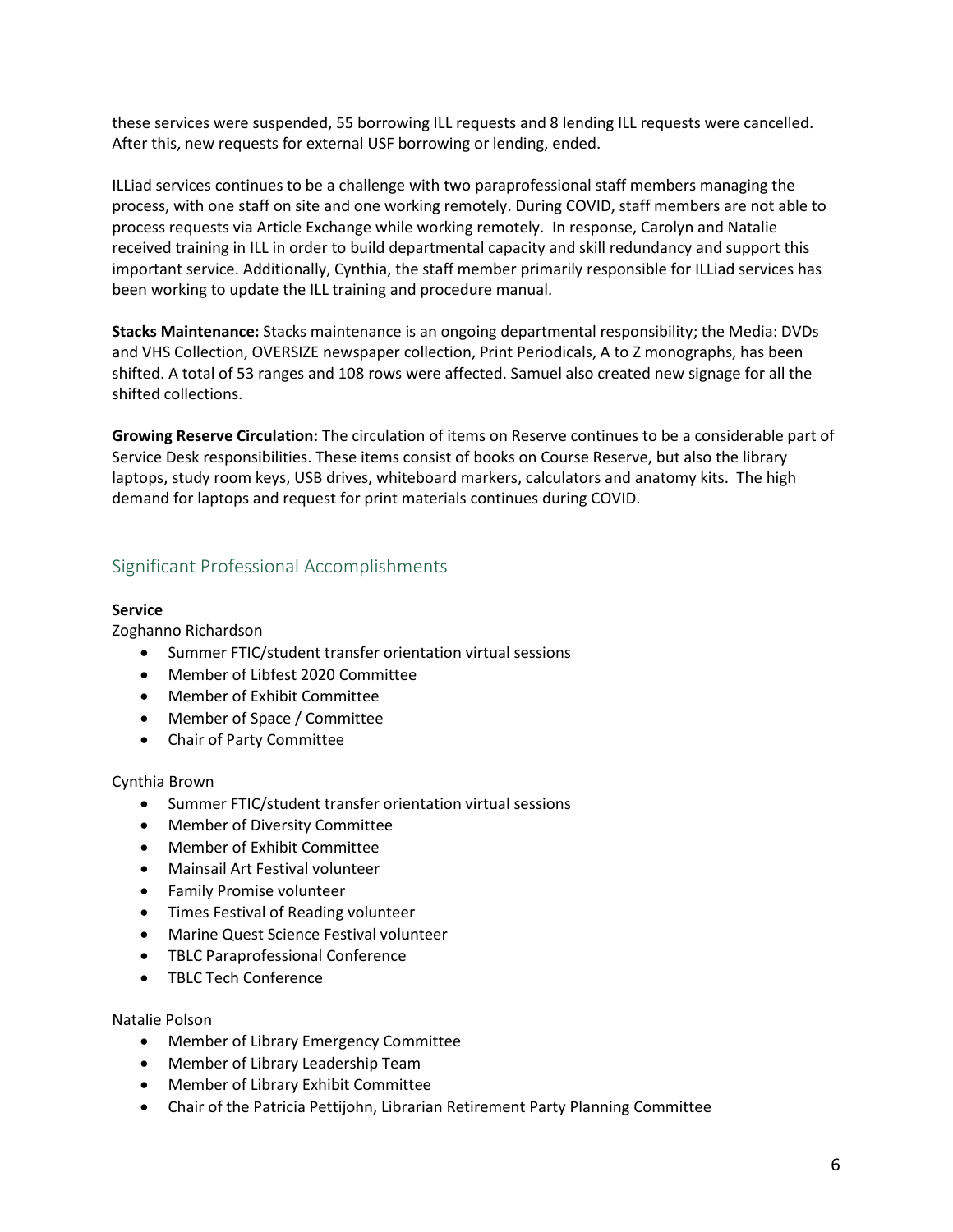Carolyn Kirch

Coordinated Employee Morale Boosting Activities on Microsoft Teams

Samuel Holloway

- Completed a major shift of the entire GEN Circulating Collection, A to Z, in one month
- $\bullet$  Shifted DVDs and VHS from 1<sup>st</sup> floor to 2<sup>nd</sup> floor and reset shelving to accommodate DVDs/VHS
- $\bullet$  Shifted print periodicals and print newspapers to 3<sup>rd</sup> floor
- Shifted OVERSIZE collection
- Pulled, scanned and packed 3,300 volumes from  $5/27$  to  $6/30$  and shipped out  $\sim$ 200 boxes

Lexi Terry

- Member of the NPML Goal 1 Committee (User Experience)
- Member of the Suncoast Information Specialists

#### **Creative Activities:**

Library Displays -- All members of the Access Services Department contributed to various Library displays and exhibits. Displays from the 2019/20 year:

- Jan Dr. Martin Luther King Jr.
- Feb Black History month
- Mar Women's History Month
- Sept Veteran's Display
- Nov Native American Month
- Dec Christmas Display

#### **Professional Development:**

#### **Zoghanno Richardson**

**Training**

- Libguide training to update Access Services webpages
- HTML Tutorials and practice for LibGuide modification

#### **Webinars**

- TBLC Webinar: Time to Re-open. Now What? Preparing Library Space for Community Use after Covid 19
- Library Works Webinar: How to Keep Library Projects on Track
- USFSP Virtual Campus Forum Attended Diversity & Inclusion Training
- Tech-Talk Webinar Four and a Half Advanced Techniques in Excel
- TBLC Webinar: Why and How to Promote Your Online Services During the Quarantine
- TBLC Webinar: Overcoming the Challenges of Working at Home for the Employee and the Manager
- Tech-Talk Webinar: Creating VIDEO, on the Run

#### **Cynthia Brown**

**Training**

- Completed training and received certification for EHS Golf Cart Safety
- FWS Supervisor training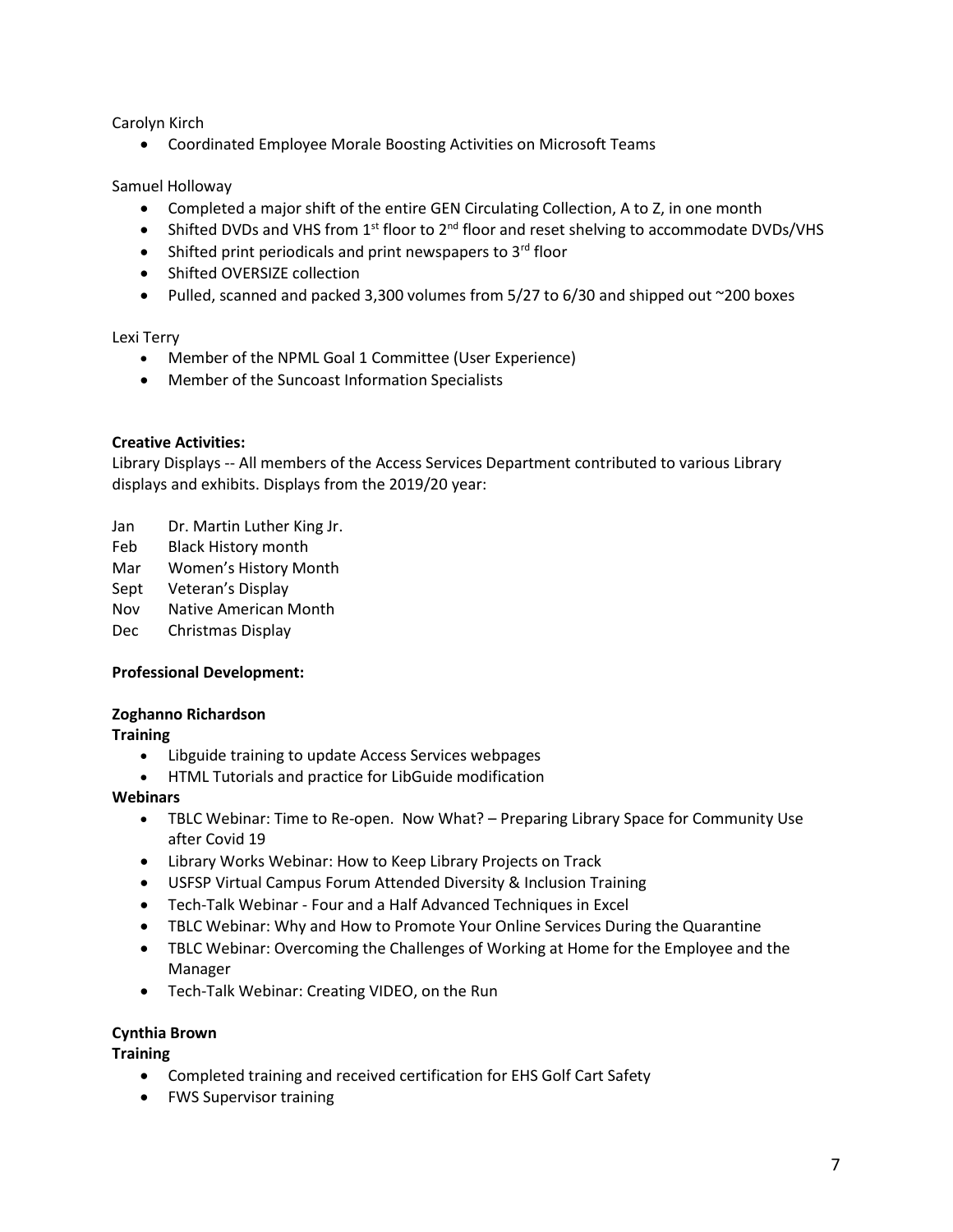- AED/defibrillator certified
- Atlas ILL training
- Title IX training 10/19
- ALMA next GEN ILS training: Getting to Know Alma, Alma Essentials

#### **Webinars**

- Mitigation COVID-19 When Managing Paper-Based, Circulating, and Other Types of Collections
- Time to Re-open. Now What? Preparing Library Space for Community Use after COVID-19
- Mental Health and Libraries
- A Guide to Understanding the Body Language of Others
- Personnel Skills for Library Managers and Supervisors
- Introduction loc.gov: Orientation and research strategies
- Why OCLC's WorldShare Management Services are a revolutionary approach to library management
- FLW: Open Education Resources in libraries
- "At-risk for University and college Faculty and Staff"

#### **Natalie Polson**

#### **Training**

- Atlas ILLIAD training
- ALMA next GEN ILS training: Getting to Know Alma, Alma Essentials
- ALA Course: RUSA Basics of ILL for a new millennium
- USF Managerial training
- USF: OASIS / BANNER & FST training for posting library fines
- USF P-Card Reconciliation
- USF essential personnel training & FEMA ICS 100

#### **Webinars**

- Chronicle of Higher Education: Colleges and the Coronavirus virtual forum
- OCLC webinar on managing ILL services during COVID
- Mitigation COVID-19 When Managing Paper-Based, Circulating, and Other Types of Collections

#### **Samuel Holloway**

**Training**

- Atlas ILLIAD training
- Collection Development & Tech Services Weeding project

#### **Webinars**

- What is the new Normal: Guidance for Re-opening and returning to campus
- Strategic Diversity Leadership and Culturally Relevant Decision Making during COVID 19

#### **Carolyn Kirch**

#### **Training**

- Atlas ILLIAD training
- ALA Course: RUSA Basics of ILL for a new millennium
- Aleph v.23 webinar
- Collection Development & Tech Services Weeding project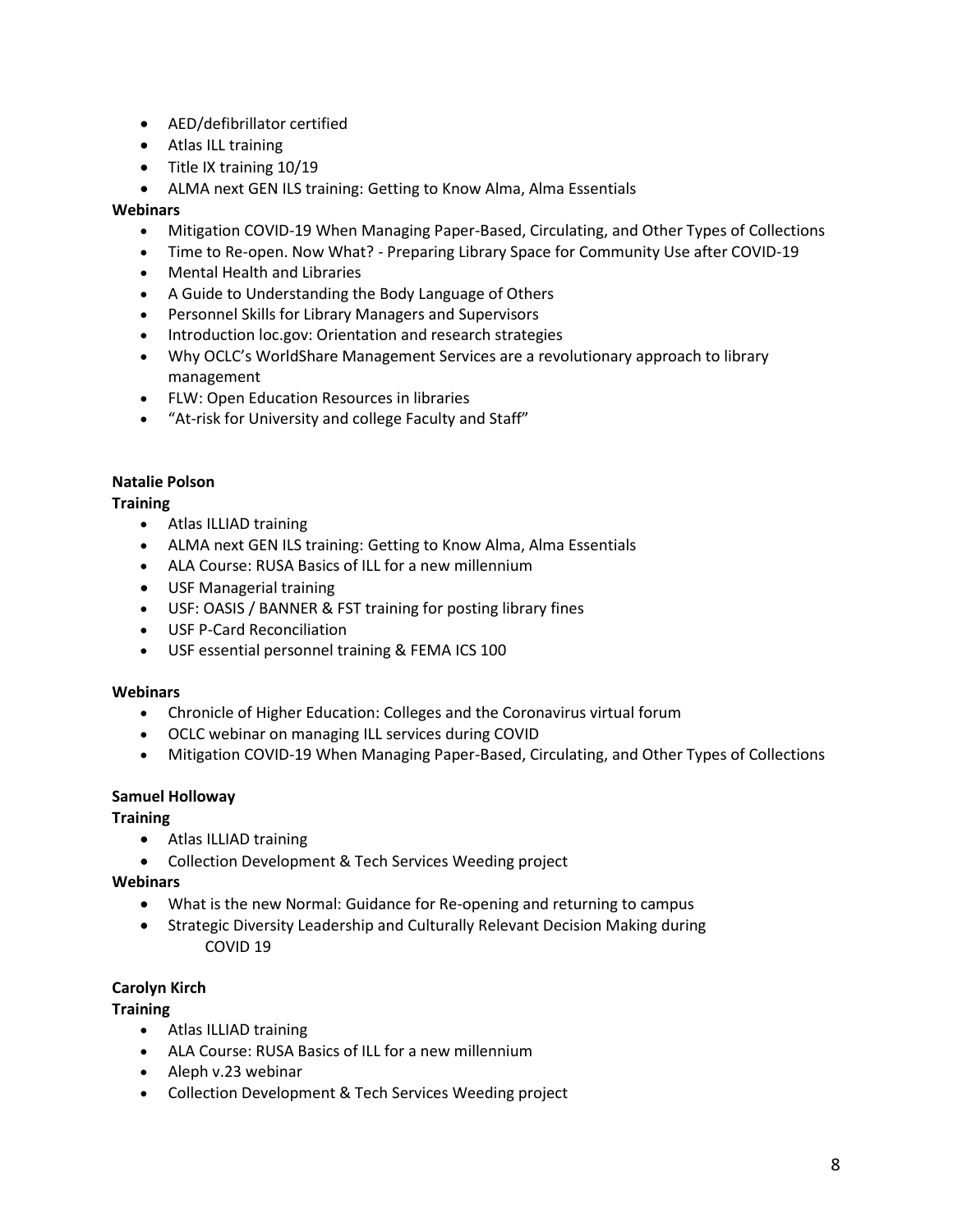#### **Webinars**

- Customer Service AMA (Ask Me Anything)
- Better Libraries & Stronger Communities through Kindness, Empathy & Love
- Employee Engagement and Employee Morale
- Invisible Disabilities and Bias Mental and Cognitive Disabilities
- Self-Care During a Crisis: Breathe, Think and Grow
- Copyright for Digital Libraries
- Mitigation COVID-19 When Managing Paper-Based, Circulating, and Other Types of Collections
- Managing Your Library's ILL Services During the COVID-19 Crisis
- Racial Equality During & After COVID

#### **Lexi Terry**

#### **Training**

- Getting to Know ALMA training
- USF: Sexual Harassment on campus for staff

#### **Webinars**

- Time to Re-open. Now What? Preparing Library Space for Community Use after COVID 19
- Tech-Talk: Be a Tech Hero
- Tech-Talk: Tips for Dealing with Difficult People
- Tech-Talk: Become a Power Communicator

## Future Directions:

#### **Keeping up with Software Program Changes**

- In 12 months, ALMA/PRIMO version 2.0 will be implemented. All members of Access Services are in the process of watching training videos and preparing to revise workflows for the new ILS.
- During building closure and preparation of COVID, all members of Access Services learned how to scan Course Textbooks and had email accounts transition from GMAIL to MS Outlook. Staff members learned how to revise and edit pdfs using Adobe Acrobat Pro and submit timesheets using Docusign. In addition, Head of Systems migrated department files from x:/ into BOX to support remote work activities. Staff also used Microsoft Teams for department updates and one on one check-in sessions.
- In the future, ILL is preparing for upgrade to ILLIAD 9.0

#### **Next Generation Integrated Library System (ILS)**

FALSC has selected ALMA/PRIMO VE as the next ILS for use by all the Florida state public colleges and universities. This new "next generation" ILS will integrate all the libraries' catalogs, discovery tool, acquisitions, inventory, circulation, ILL, etc. systems. Natalie Polson continues to monitor the FLVC-ALL Libraries listserv and the FLVC's progress to ensure that the NPML is prepared for this switch. Access Services will work closely with colleagues from USF Tampa to ensure a successful switch over.

#### **Planning for a Safe Library Reopening**

Looking ahead, measures will continue to be taken to ensure the health and safety of staff and patrons as we prepare for the Fall Semester. "Sani Kits" including hand sanitizer and gaiter masks will be distributed to staff as they return back to on site work. Cleaning supplies will be re-stocked. Plexiglass shields are being installed at the front desk to ensure safety of staff working on site. Staff desks in